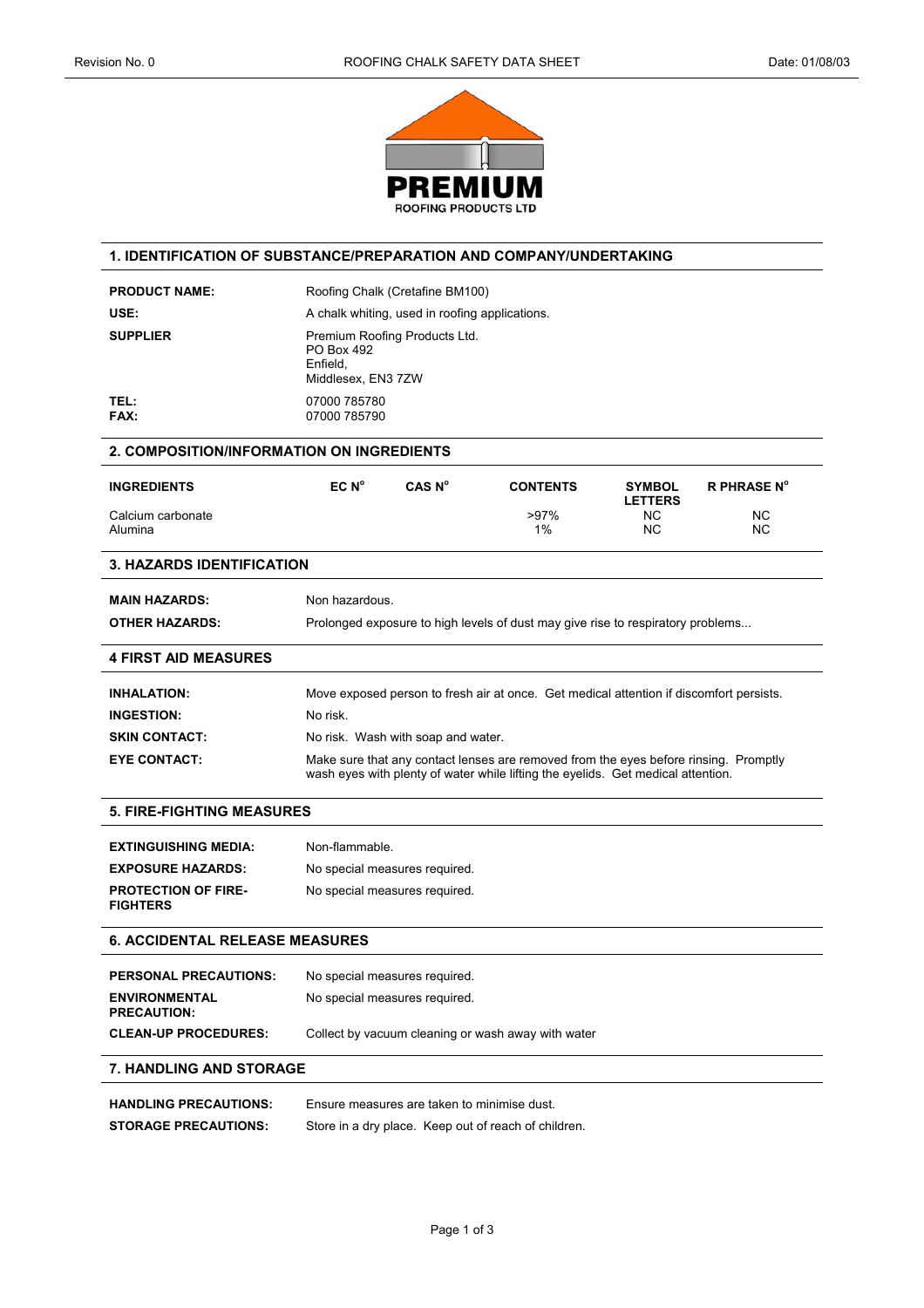# **8. EXPOSURE CONTROLS/PERSONAL PROTECTION**

| <b>EXPOSURE LIMIT VALUES:</b>  | <b>INGREDIENT</b><br>Calcium carbonate                                                                                                 | CAS N <sup>o</sup> | LTEL (8 hrs TWA)<br>$5$ mq.m $3$ as<br>respirable dust | STEL (15 min) |
|--------------------------------|----------------------------------------------------------------------------------------------------------------------------------------|--------------------|--------------------------------------------------------|---------------|
| <b>VENTILATION:</b>            | Provide adequate general and local exhaust ventilation.                                                                                |                    |                                                        |               |
| <b>RESPIRATORY PROTECTION:</b> | No special measures required in open air. In confined conditions it may be necessary to<br>wear a dust mask conforming to EN 149 FFP2S |                    |                                                        |               |
| <b>HAND PROTECTION:</b>        | Use appropriate barrier cream on sensitive skins.                                                                                      |                    |                                                        |               |
| <b>EYE PROTECTION:</b>         | Use approved safety goggles if eye contact possible.                                                                                   |                    |                                                        |               |
| <b>SKIN PROTECTION:</b>        | Wear appropriate clothing. Follow standard hygiene procedures.                                                                         |                    |                                                        |               |

### **9. PHYSICAL AND CHEMICAL PROPERTIES**

| <b>APPEARANCE:</b>       | White powder                  | <b>ODOUR:</b>                 | None              |
|--------------------------|-------------------------------|-------------------------------|-------------------|
| рH                       | 8.8                           | <b>FLASH POINT:</b>           | N/A               |
| <b>RELATIVE DENSITY:</b> | $2.7 \text{ @ } 20^{\circ}$ C | <b>SOLUBILITY (in water):</b> | Almost insoluble. |

#### **10 STABILITY AND REACTIVITY**

| <b>STABILITY:</b>                                           | Stable under normal conditions. Stable at room temperature. |
|-------------------------------------------------------------|-------------------------------------------------------------|
| <b>CONDITIONS TO AVOID:</b>                                 | No special measures necessary.                              |
| <b>MATERIALS TO AVOID:</b>                                  | Reacts with acids to produce carbon dioxide.                |
| <b>HAZARDOUS</b><br><b>DECOMPOSTION</b><br><b>PRODUCTS:</b> | Decomposes at ca. 550°C to produce carbon dioxide           |

## **11. TOXICOLOGICAL INFORMATION**

| <b>INHALATION:</b>   | Not classified under EC regulations. |
|----------------------|--------------------------------------|
| <b>INGESTION:</b>    | Not classified under EC regulations. |
| <b>SKIN CONTACT:</b> | Not classified under EC regulations. |
| <b>EYE CONTACT:</b>  | Not classified under EC regulations. |

# **12. ECOLOGICAL INFORMATION**

| <b>MOBILITY:</b>                            | Low mobility as product is insoluble in water. |
|---------------------------------------------|------------------------------------------------|
| <b>PERSISTENCE AND</b><br>DEGRADABILITY:    | Non biodegradable.                             |
| <b>BIOACCUMULATIVE</b><br><b>POTENTIAL:</b> | Not assimilated.                               |
| <b>OTHER ADVERSE EFFECTS:</b>               | None.                                          |

#### **13. DISPOSAL CONSIDERATIONS**

| <b>WASTE FROM RESIDUES:</b>              | Dispose of as non toxic waste at a licensed waste point.   |
|------------------------------------------|------------------------------------------------------------|
| <b>CONTAMINATED</b><br><b>PACKAGING:</b> | Dispose of packaging in accordance with local regulations. |

## **14. TRANSPORT INFORMATION:**

Not classified as hazardous to transport.

#### **15. REGULATORY INFORMATION**

- LABEL FOR SUPPLY: Not classified under EC regulations. No symbol required.
- **RISK PHRASES:** Not classified under EC regulations.
	-